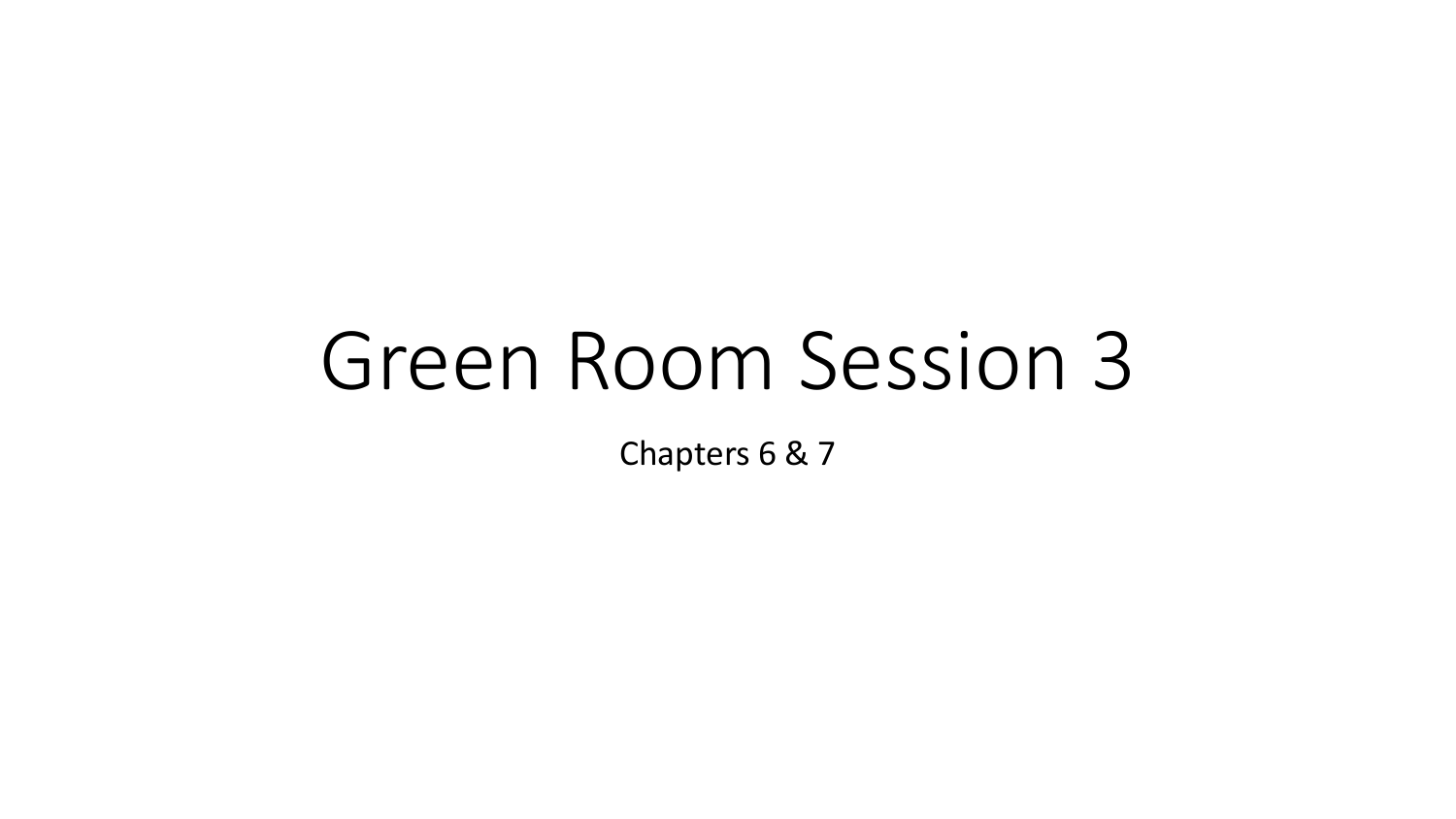### Fear and Risk

#### **Chapter 6: The Things We Fear**

- 6.1 Introduction
- 6.2 Cultures of Risk
- 6.3 What Change in Climate is Dangerous: and How Do We Know?
- 6.4 Perceptions of Climate Risk
- 6.5 The Social Amplification of Risk
- 6.6 Summary

#### **Chapter 7: The Communication of Risk**

- 7.1 Introduction
- 7.2 Science Communication Models
- 7.3 No Message is Neutral
- 7.4 Linguistic Repertoires
- 7.5 The Iconography of Climate Change
- 7.6 Summary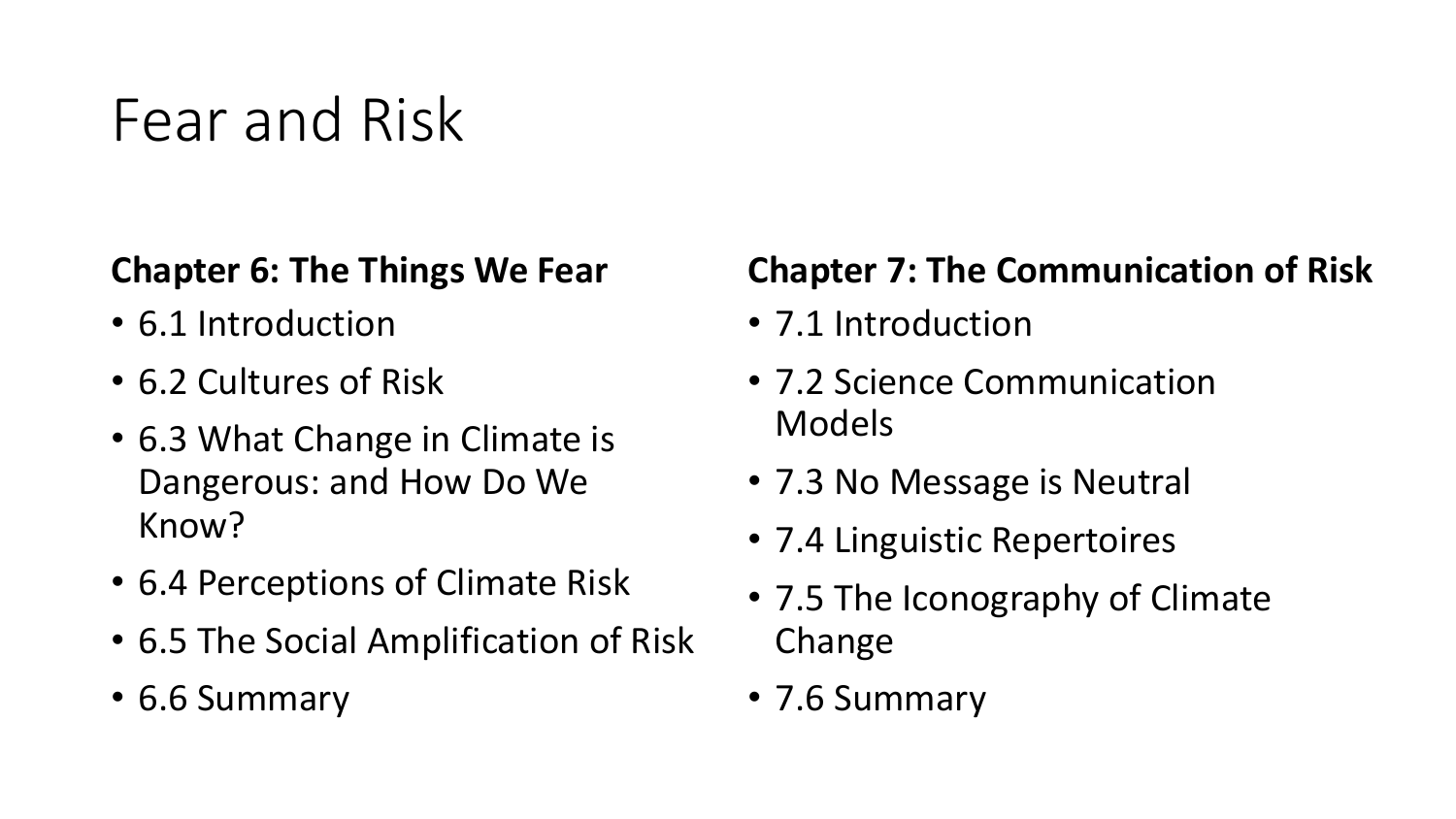## Four 'Ways of Life' according to Douglas and Wildavsky

- Fatalists:
	- Nature is a lottery, capricious
	- Outcomes are a function of chance
- Hierarchists:
	- Nature is tolerant if treated with care
	- Outcomes can be managed to be sustainable
- Individualists:
	- Nature is benign
	- Outcomes are a personal responsibility
- Egalitarians:
	- Nature is ephemeral
	- Outcomes require altruism and common effort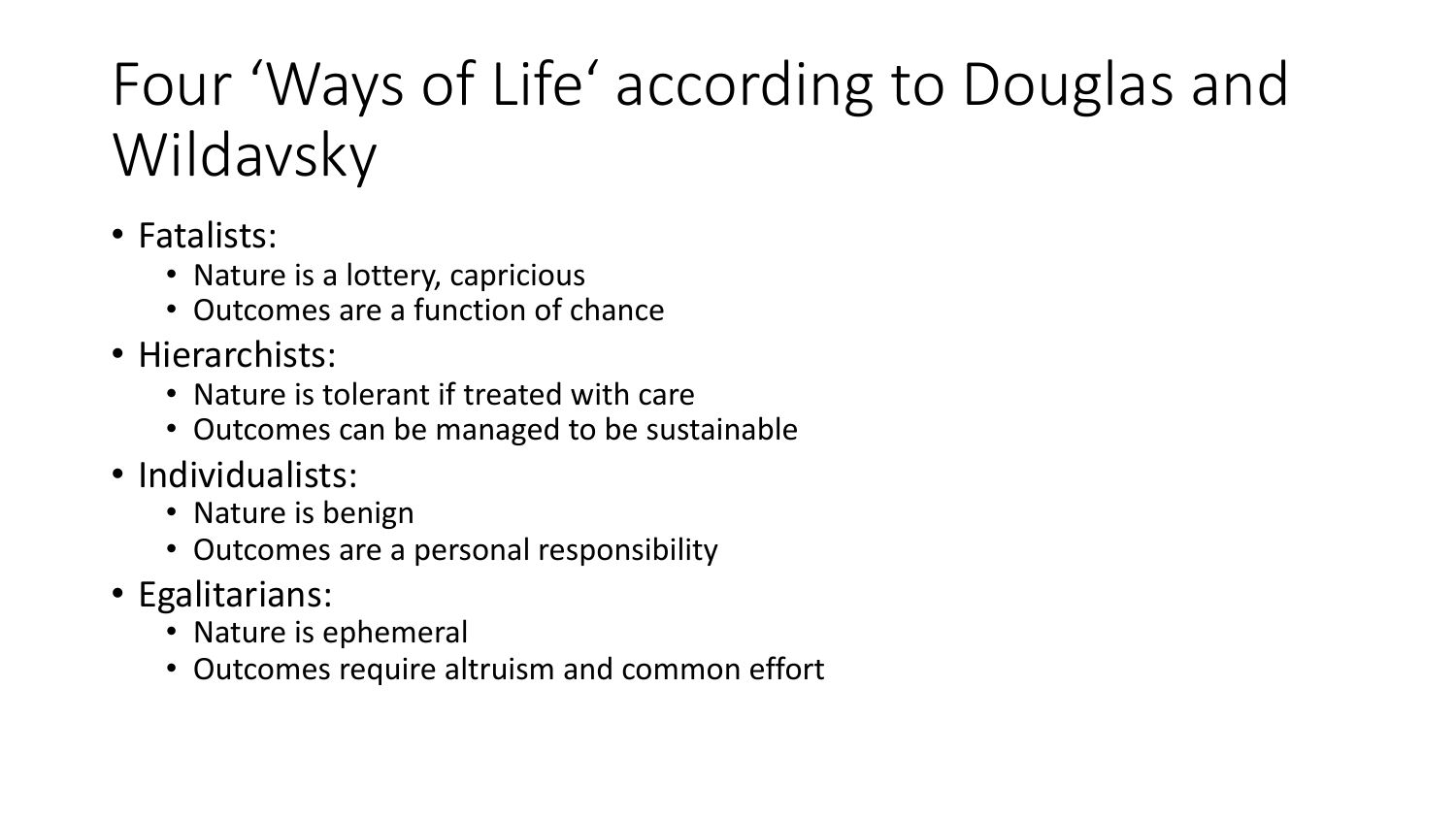

Bellamy & Hulme 2011: Beyond the Tipping Point: Understanding Perceptions of *I* **Implications.** Weather, Climate, and Society 3(1):48-60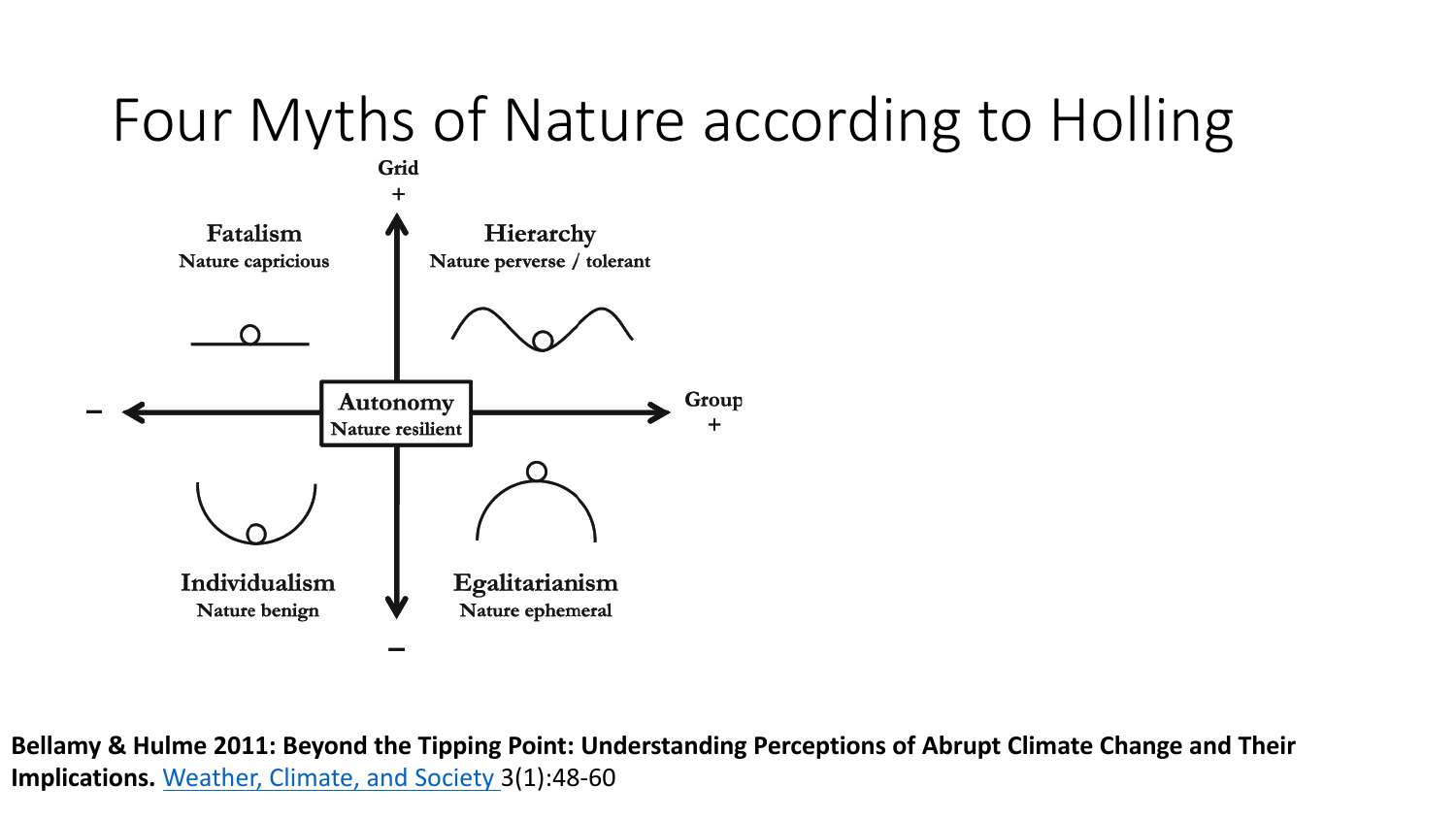### Framing Climate Change

| <b>Climate Change Frame</b>  | <b>Audience Engaged</b>                |
|------------------------------|----------------------------------------|
| Scientific uncertainty frame | Those who don't want to change         |
| National security frame      | As above, but now inspired to act      |
| Polar bear frame             | <b>Wildlife lovers</b>                 |
| Money frame                  | Politicians and the private sector     |
| Catastrophe frame            | Those who are worried about the future |
| Justice and equity frame     | Those with strong ethical leanings     |